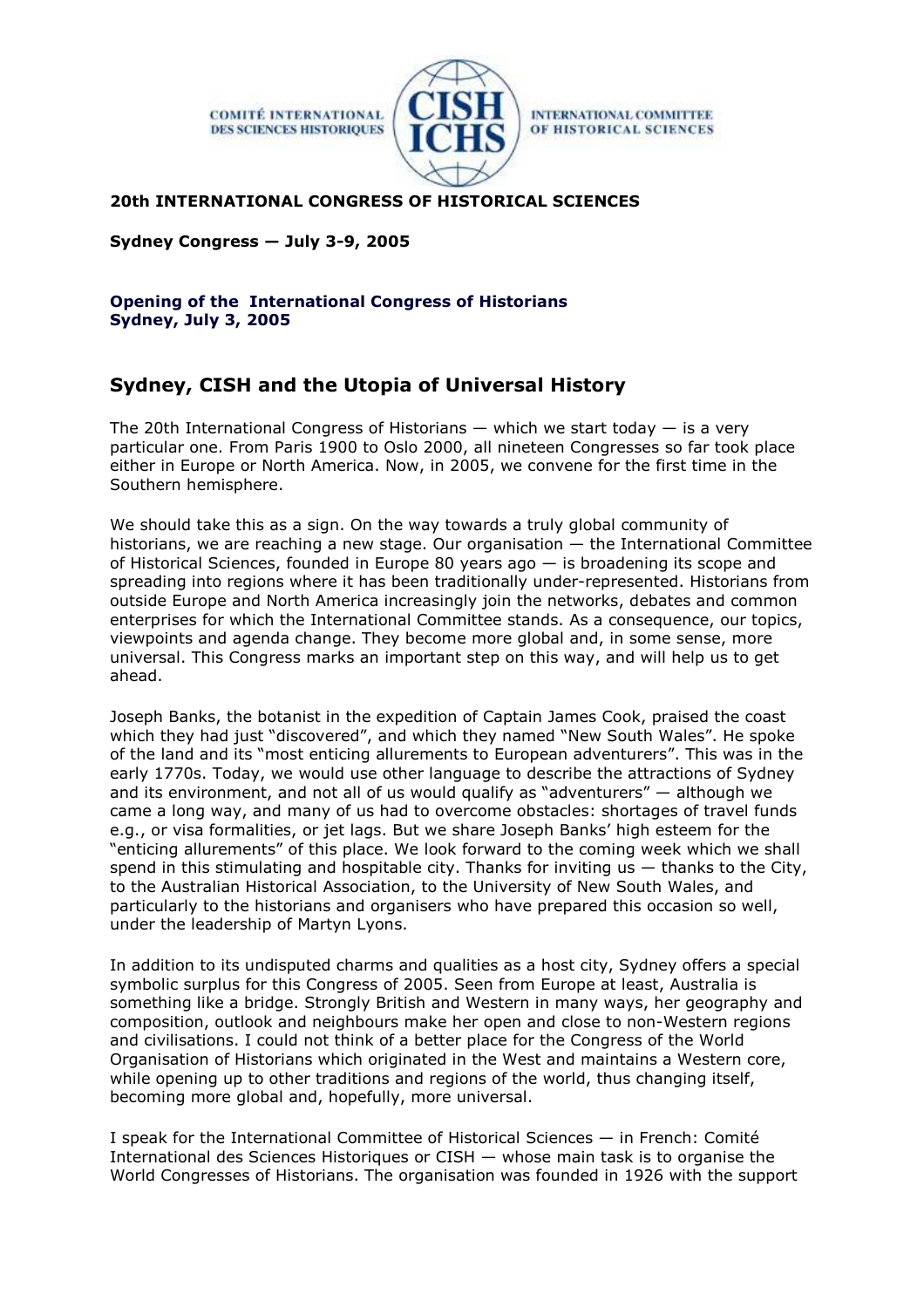

**INTERNATIONAL COMMITTEE** OF HISTORICAL SCIENCES

of European, North American, and very few additional national committees of historians. This group of supporters has grown over the decades. Australia became a member in 1964, while Australian historians had been active on International Congresses at least since 1950. Nowadays the organisation consists of historians' associations from 54 countries as well as of 28 thematically specialised international commissions. From a bird eye's view, the history of CISH has moved through three phases:

First, CISH tried to heal some of the wounds left over from World War I, by bringing historians from victorious and defeated countries together, and by fighting nationalism in the study and presentation of history. With very limited success. The organisation virtually collapsed before and during World War II.

The second phase extended from right after World War II up to 1990. These were the decades of the Cold War, when the International Congresses served as one of the very few platforms on which historians from the communist "East" and the non-communist "West" could meet, discuss and negotiate.

In 1990, CISH lost this mission, the Cold War was over. We entered a new period of accelerated globalisation. CISH was moving into its third phase. Now its primary aim was to bring together historians and historical approaches from different continents and regions of the world, from the North and the South. It became the major task of CISH to facilitate and promote what we sometimes call the "globalisation" of history. It is in this context that the Sydney Congress has its particular importance.

Nearly everywhere in the world, the study and presentation of history has always been closely tied to regional, national, specific cultural, sometimes religious frameworks. This is not surprising. After all, people in all civilisations turn to parts of their past in order to relate them to their present situation and their future expectations (in other words, they get interested in history) because they are interested in where they come from and where they go, to whom they belong and from whom they differ. Dealing with one's history has to do with one's collective identity, and this is why the study and presentation of history has always had, nearly everywhere, a particularising thrust. In the 19th and 20th century, national frameworks and loyalties were those which shaped the study and presentation of history most. Sometimes, such loyalties have led to grave distortions in the work of historians. On the other hand, people share a lot beyond national, regional, ethnic and cultural particularities, since they are human. A lot of real history has always taken place in spaces reaching beyond the scope of the single regional, cultural, national or religious units. And, once history was practiced as scholarship, according to scientific principles, the dealing with one's past and relating it to the present became less particularistic — since the principles of scholarship are not nationally or ethnically or religiously specific but claim universal acceptance. Because of all this, the study and presentation of history has also developed a universalising drive.

In this basic tension between history as a particularising endeavour tied to specific collective identities  $-$  on the one hand  $-$  and history as a universalising potentiality and force — on the other — CISH has mostly been on the side of the latter. The work of CISH has usually tried to emphasize the universalizing aspects of the study of history. I hope this Congress will do the same.

Universalizing, universal history — but what does it mean?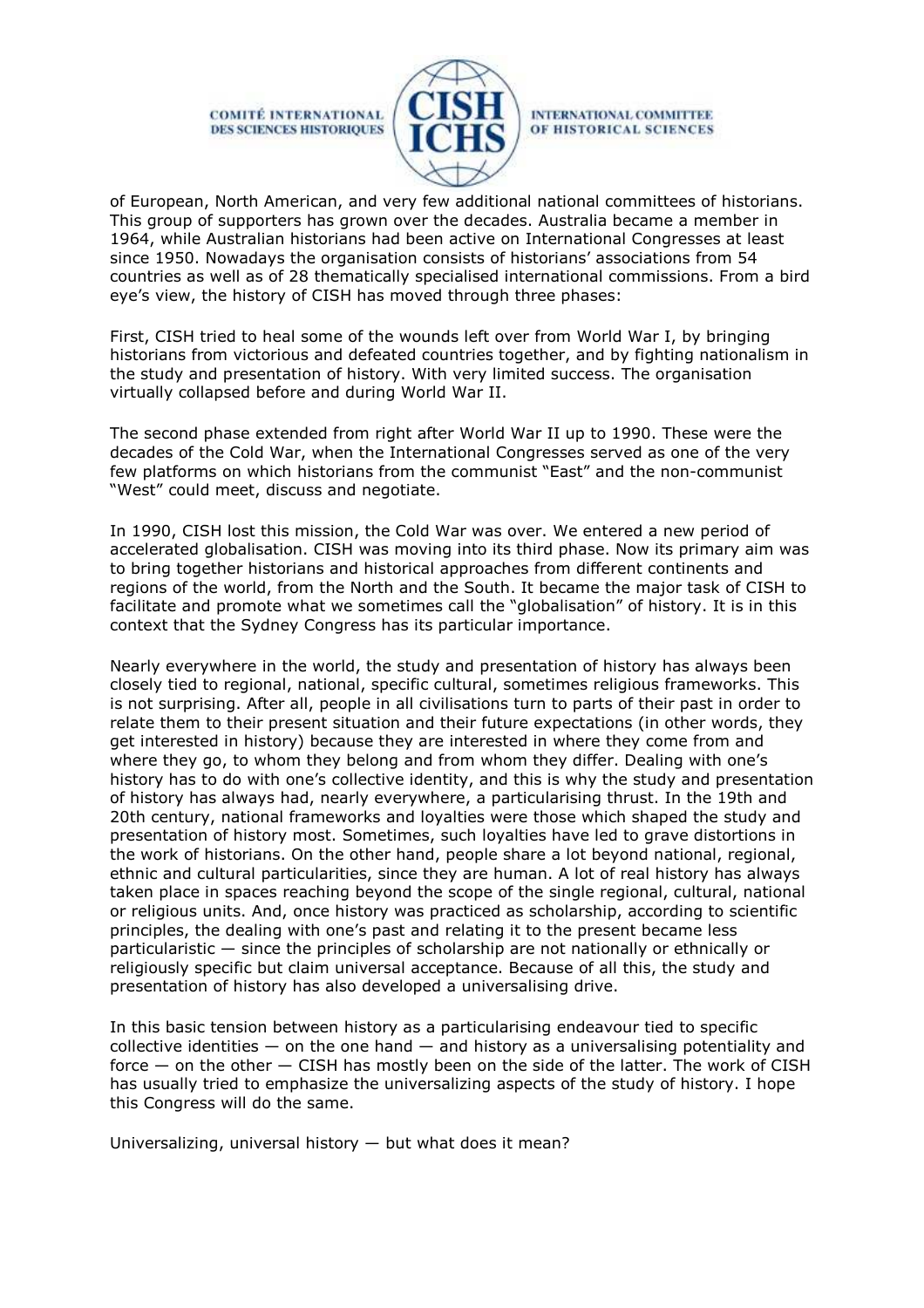

**INTERNATIONAL COMMITTEE** OF HISTORICAL SCIENCES

It certainly cannot mean something like a unified world history framed by one encompassing developmental scheme. Attempts of this kind have always failed  $-$  why? Because the study and presentation of history is always dependant on the viewpoints practised and the questions asked by those who study and present it. These viewpoints and questions are influenced by individual and collective experiences, expectations and choices. Such experiences and expectations differ by country, class, culture, gender and other criteria, and they clearly change over time. This makes for a high degree of diversity, fluidity and conflict in the study and presentation of history — as long as such diversity, fluidity and conflict are not ruled out or suppressed by political means or ideological force.

Rather, when speaking of universal history I have three characteristics in mind:

- 1. **common methodological convictions**. Historians with universalizing orientations will, certainly, apply very different methods, viewpoints and theories. But they will share certain convictions as to the spirit in which history should be researched and narrated, e.g. respect for evidence as well as faith in certain principles of communication between them, including debate and criticism as well as the readiness to learn and to revise oneself in case one is faced by new evidence or better arguments. This is the core of what we mean by history as a science – *Geschichte als Wissenschaft*.
- 2. **a spirit of inclusion**. Clearly, historians differ as to what they find interesting, how they put their stories together, which explanations they offer, and how they make sense of the past. They deeply differ and will continue to do so. But these differences become compatible with universal history to the extent that these different positions are not practised in isolation from one another, but are brought to face one another and to deal with one another, by opposition and cooperation, interpretation and comparison, rejection and recognition. This way coexistence is transformed into interdependence, and as a consequence the single positions change. For practicing universal history in this sense, one needs to ask questions which form bridges across diversity, one needs to have certain skills of communication, and it helps if one mixes curiosity with tolerance. Universal history of this sort can be trained, and International Congresses can be training grounds.
- 3. emphasis **on context and interconnections**. Clearly, the history of single nations, regions and cultures, of specific processes, experiences and events, the history of specific problems will continue to be the normal objects of historical study. Most of us will continue to be experts in the history of one or a few countries, of specific problem areas and of limited time periods. The standards within our discipline are such that one has to specialize. Usually historians have specific preferences, and are not interested in everything. That's the way it is and, probably, should be. But the orientation towards universal history would mean that one is, nevertheless, interested in broad interconnections and contexts. One can learn to see the single regions, societies, nations and constellations, which one studies in depth, as influenced and framed by their mutual relations and by comprehensive processes. This way, national identities and structures will appear more as results of transnational processes than vice versa. Many of us will continue to concentrate our research on problems within one or two national contexts. But one can frame and interpret them in a different light, if one sees them from a universal perspective, as parts and products of universal interconnections, entanglements.